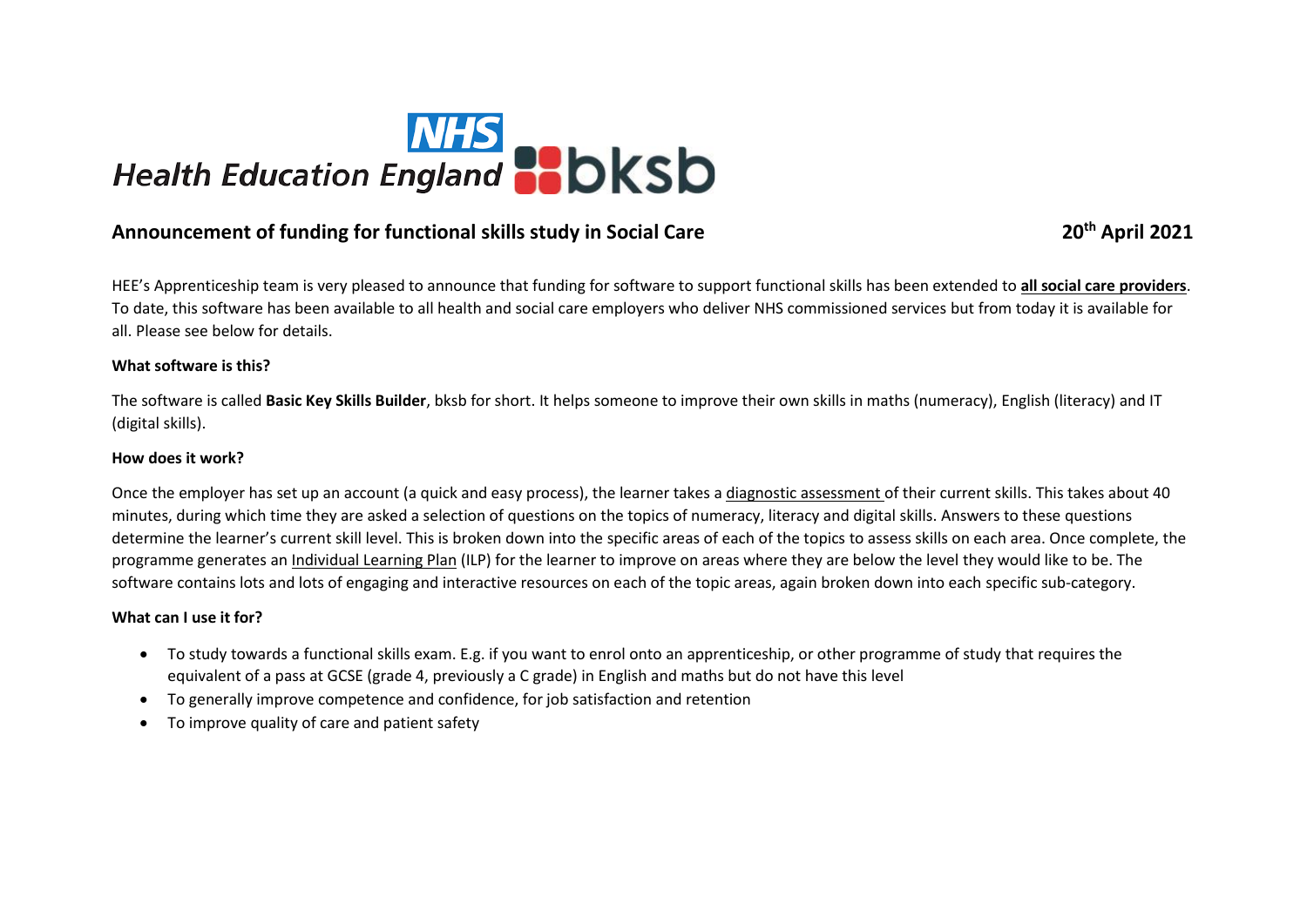## **How do I sign up?**

The first step is to emai[l hee@bksb.co.uk](mailto:hee@bksb.co.uk) to tell bksb the following info: name of employer, details of contact person and anticipated number of learners. Don't worry over the number of learners, we ask this purely to helps us predict capacity. A guestimate is fine, you will not be monitored on this and if you don't use all your licenses you will not be penalised. Once bksb receive your email, they will contact you to arrange a 30-minute consultation meeting/call, which we strongly encourage you to utilise. In this meeting your bksb representative will discuss your specific needs as an employer and will work with you to tailor a support package to meet them. S/he will take you through the following:

- The full suite of learning for maths, English and digital skills
- The simple sign-up process
- The initial and diagnostic assessments, which form individual learning plans
- How to check learners' progress & run reports for cohorts of learners
- The full suite of digital learning
- ESOL & IELTs tools, dyslexia and dyscalculia indicators and more

For further details on all of the above, and to arrange your 30-minute consultation, please click on the dedicated webpage [here](https://www.bksb.co.uk/bksb-for-nhs/)

# **Further to bksb, is there any other support available?**

Yes. We have also funded other online resources specifically for the different subject areas , including specific support for learners for whom English is not their first language. For more information on these, clic[k here.](https://haso.skillsforhealth.org.uk/skills-for-life/) We also strongly recommend partnering with a local college or education provider, who can help you with funded functional skills learning, in the classroom and face to face. Often this can be provided in small numbers and even 1 on 1.

# **What happens when someone is ready to sit their functional skills exam?**

This is also something you can talk to your local college or training provider about, to see what local options are available to you but also, from summer 2021, HEE will also be funding access to exams. To find out about this, please email [kirsty.marsh-hyde@hee.nhs.uk](mailto:kirsty.marsh-hyde@hee.nhs.uk)

# **Is the exam the end point?**

Although the motivation for lots of people to engage with functional skills is to get onto a course, we strongly recommend looking at functional skills as lifelong study. All of us can keep topping up our confidence and build this into our working lives. It is to the benefit of ourselves, colleagues and patients.

# **What does the end-to-end learning pathway look like?**

Please see below. To access all support detailed below, please follow this link:<https://haso.skillsforhealth.org.uk/skills-for-life/>